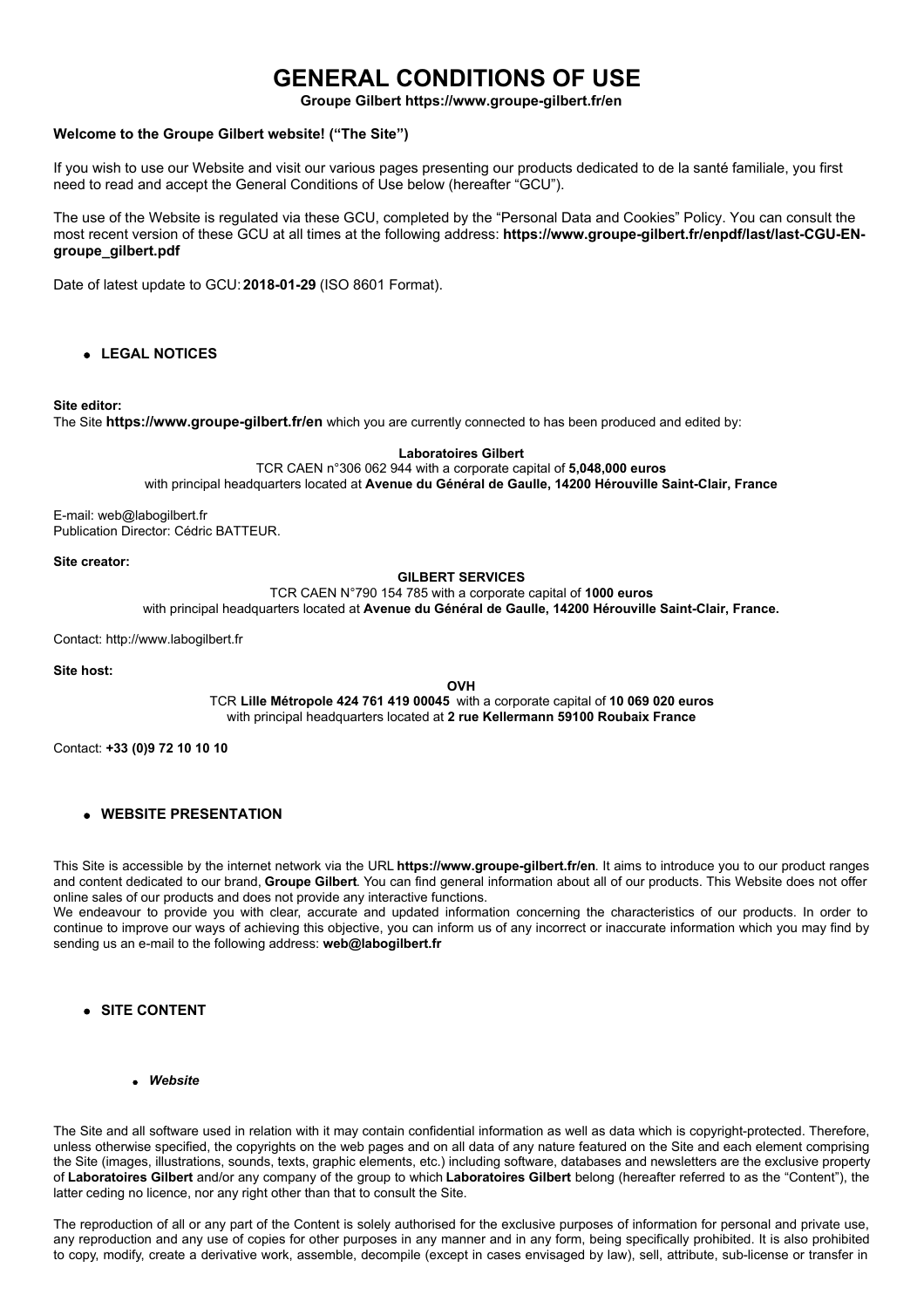any manner all rights related to the Content. The modification all or part of the Content and specifically the software is also prohibited, as is the use of modified versions of the software, notably with the intention to access the Site by means other than the interface which is provided for this purpose to internet users.

The use of all or part of the Content without the written authorisation of**Laboratoires Gilbert** across any support for the purpose of product or service enhancements, notably for commercial purposes, is prohibited under penalty of penal or civil charges.

#### *Brands*

All brands or logos appearing on the Site are the property of either**Laboratoires Gilbert**, or of a company of the group to which **Laboratoires Gilbert** belong, or their service providers, partners or suppliers. All use in any manner of these brands and/or logos and/or any other Content is subject to the specific authorisation of **Laboratoires Gilbert** or the rights holder of the concerned copyright. Site users are prohibited from any usage of the **Groupe Gilbert** brand and more generally from infringing the copyrights of **Laboratoires Gilbert** and/or any company of the group to which **Laboratoires Gilbert** belong.

**Laboratoires Gilbert** reserve the right to request the deletion of any link directed towards the Site which has not been, or will no longer be, authorised and which may jeopardise them and/or any company of the group to which **Laboratoires Gilbert** belong.

#### **RESPONSIBILITY**

#### *4.1 Site Access and Function*

All users of the Site shall make it their personal business to implement the necessary IT and communication means allowing access to the Site and the knowledge necessary for the use and access of the Site. The user remains liable for the connection and equipment charges associated with Internet access and with the use of the Site, according to the modalities set out by their access providers and/or their electronic communications operators.

The user is aware of the risks of fraud and contamination by potential viruses which circulate on the Internet.**Laboratoires Gilbert** may not be held accountable for such malfunctions nor for the event of an interruption to Internet communications. It is reminded that the act of accessing or persisting fraudulently in an IT system, of impeding or falsifying the functioning of such a system, of introducing or fraudulently modifying data in an IT system constitutes offences punishable by penal sentences.

#### *4.2. Responsibility Limitation*

**Laboratoires Gilbert** endeavour to ensure the accuracy and updating of information distributed on this Site, and reserve the right to modify, at any moment and without prior warning, the content or presentation of this Site. However, they cannot guarantee the exhaustiveness or the absence of modification by a third party (intrusion, virus, etc.).

For this reason, the responsibility of**Laboratoires Gilbert** shall be in no way able to be held liable for any indirect damage, whatever it may be.

**Laboratoires Gilbert** cannot be held liable for any decision made based on information found on this Site, nor for the use which may be made by third parties and is also excused from all responsibility resulting from the transmission of confidential information transmitted on the Internet network.

**Laboratoires Gilbert** may not be held responsible for elements which are not within their control and the damages which may potentially be caused to the technical environment of users, namely their computers, software, network equipment (telephone, modem, etc.) and any material used to access or use the service and/or information.

Any person wishing to acquire one of the products or services presented on the Site should contact**Laboratoires Gilbert** in order to be informed of the availability of the service or product in question along with the contractual conditions and prices which are applicable.

The Site may also contain hyperlinks directed towards other websites.**Laboratoires Gilbert** control neither the accuracy of the information found on these websites nor their content. Consequently, **Laboratoires Gilbert** cannot in any event be held liable for damages resulting from the use of, access to or incapacity to use the information or content of other websites. **Laboratoires Gilbert** are not obliged to exercise control over the quality, legality, truthfulness or accuracy of information published on the pages towards which these hyperlinks are directed.

### **PERSONAL DATA**

**Laboratoires Gilbert** collect and process data of a personal nature from Site users who choose to complete the contact form to obtain additional information on the company's products and services. The provisions concerning the processing of this data are described in the "Privacy & Cookie" Policy of the Site that we invite you to carefully read. https://www.groupe-gilbert.fr/enlegal/LAST-PRIVACY-EN-groupe\_gilbert.pdf

The data of a personal nature which **Laboratoires Gilbert** collect is processed, recorded and stored in compliance with the legal provisions